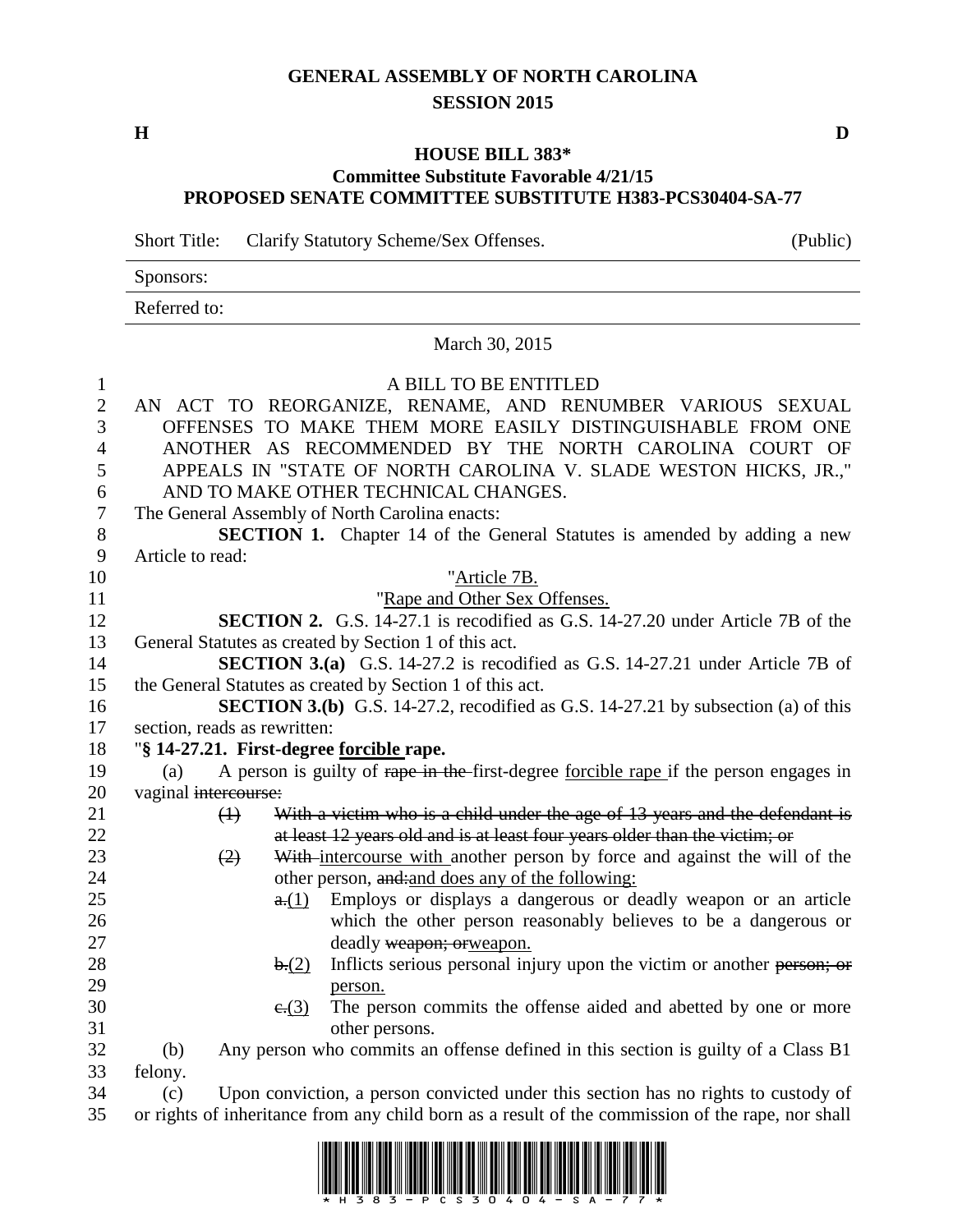|         | <b>General Assembly Of North Carolina</b>                                                         | <b>Session 2015</b> |
|---------|---------------------------------------------------------------------------------------------------|---------------------|
|         | the person have any rights related to the child under Chapter 48 or Subchapter 1 of Chapter 7B    |                     |
|         | of the General Statutes."                                                                         |                     |
|         | <b>SECTION 4.(a)</b> G.S. 14-27.3 is recodified as G.S. 14-27.22 under Article 7B of              |                     |
|         | the General Statutes.                                                                             |                     |
|         | <b>SECTION 4.(b)</b> G.S. 14-27.3, recodified as G.S. 14-27.22 by subsection (a) of this          |                     |
|         | section, reads as rewritten:                                                                      |                     |
|         | "§ 14-27.22. Second-degree forcible rape.                                                         |                     |
| (a)     | A person is guilty of rape in the second degree-second-degree forcible rape if the                |                     |
|         | person engages in vaginal intercourse with another person:                                        |                     |
|         | By force and against the will of the other person; or<br>(1)                                      |                     |
|         | Who is mentally disabled, mentally incapacitated, or physically helpless, and<br>(2)              |                     |
|         | the person performing the act knows or should reasonably know the other                           |                     |
|         | person is mentally disabled, mentally incapacitated, or physically helpless.                      |                     |
| (b)     | Any person who commits the offense defined in this section is guilty of a Class C                 |                     |
| felony. |                                                                                                   |                     |
| (c)     | Upon conviction, a person convicted under this section has no rights to custody of                |                     |
|         | or rights of inheritance from any child conceived during the commission of the rape, nor shall    |                     |
|         | the person have any rights related to the child under Chapter 48 or Subchapter 1 of Chapter 7B    |                     |
|         | of the General Statutes."                                                                         |                     |
|         | <b>SECTION 5.(a)</b> G.S. 14-27.2A is recodified as G.S. 14-27.23 under Article 7B of             |                     |
|         | the General Statutes.                                                                             |                     |
|         | <b>SECTION 5.(b)</b> G.S. 14-27.2A, recodified as G.S. 14-27.23 by subsection (a) of              |                     |
|         | this section, reads as rewritten:                                                                 |                     |
|         | "§ 14-27.23. Rape of a child; adult offender. Statutory rape of a child by an adult.              |                     |
| (a)     | A person is guilty of rape of a child-statutory rape of a child by an adult if the                |                     |
|         | person is at least 18 years of age and engages in vaginal intercourse with a victim who is a      |                     |
|         | child under the age of 13 years.                                                                  |                     |
|         |                                                                                                   |                     |
| (e)     | The offense under G.S. $14-27.2(a)(1)$ G.S. $14-27.24$ is a lesser included offense of            |                     |
|         | the offense in this section."                                                                     |                     |
|         | <b>SECTION 6.</b> Article 7B of Chapter 14 of the General Statutes, as created by                 |                     |
|         | Section 1 of this act, is amended by adding a new section to read:                                |                     |
|         | "§ 14-27.24. First-degree statutory rape.                                                         |                     |
| (a)     | A person is guilty of first-degree statutory rape if the person engages in vaginal                |                     |
|         | intercourse with a victim who is a child under the age of 13 years and the defendant is at least  |                     |
|         | 12 years old and is at least four years older than the victim.                                    |                     |
| (b)     | Any person who commits an offense defined in this section is guilty of a Class B1                 |                     |
| felony. |                                                                                                   |                     |
| (c)     | Upon conviction, a person convicted under this section has no rights to custody of                |                     |
|         | or rights of inheritance from any child born as a result of the commission of the rape, nor shall |                     |
|         | the person have any rights related to the child under Chapter 48 or Subchapter 1 of Chapter 7B    |                     |
|         | of the General Statutes."                                                                         |                     |
|         | <b>SECTION 7.(a)</b> G.S. 14-27.7A is recodified as G.S. 14-27.25 under Article 7B of             |                     |
|         | Chapter 14 of the General Statutes.                                                               |                     |
|         | <b>SECTION 7.(b)</b> G.S. 14-27.7A, as amended by S.L. 2015-62 and recodified as                  |                     |
|         | G.S. 14-27.25 by subsection (a) of this section, reads as rewritten:                              |                     |
|         | "§ 14-27.25. Statutory rape or sexual offense of person who is 15 years of age or younger.        |                     |
| (a)     | A defendant is guilty of a Class B1 felony if the defendant engages in vaginal                    |                     |
|         | intercourse or a sexual act-with another person who is 15 years of age or younger and the         |                     |
|         | defendant is at least 12 years old and at least six years older than the person, except when the  |                     |
|         | defendant is lawfully married to the person.                                                      |                     |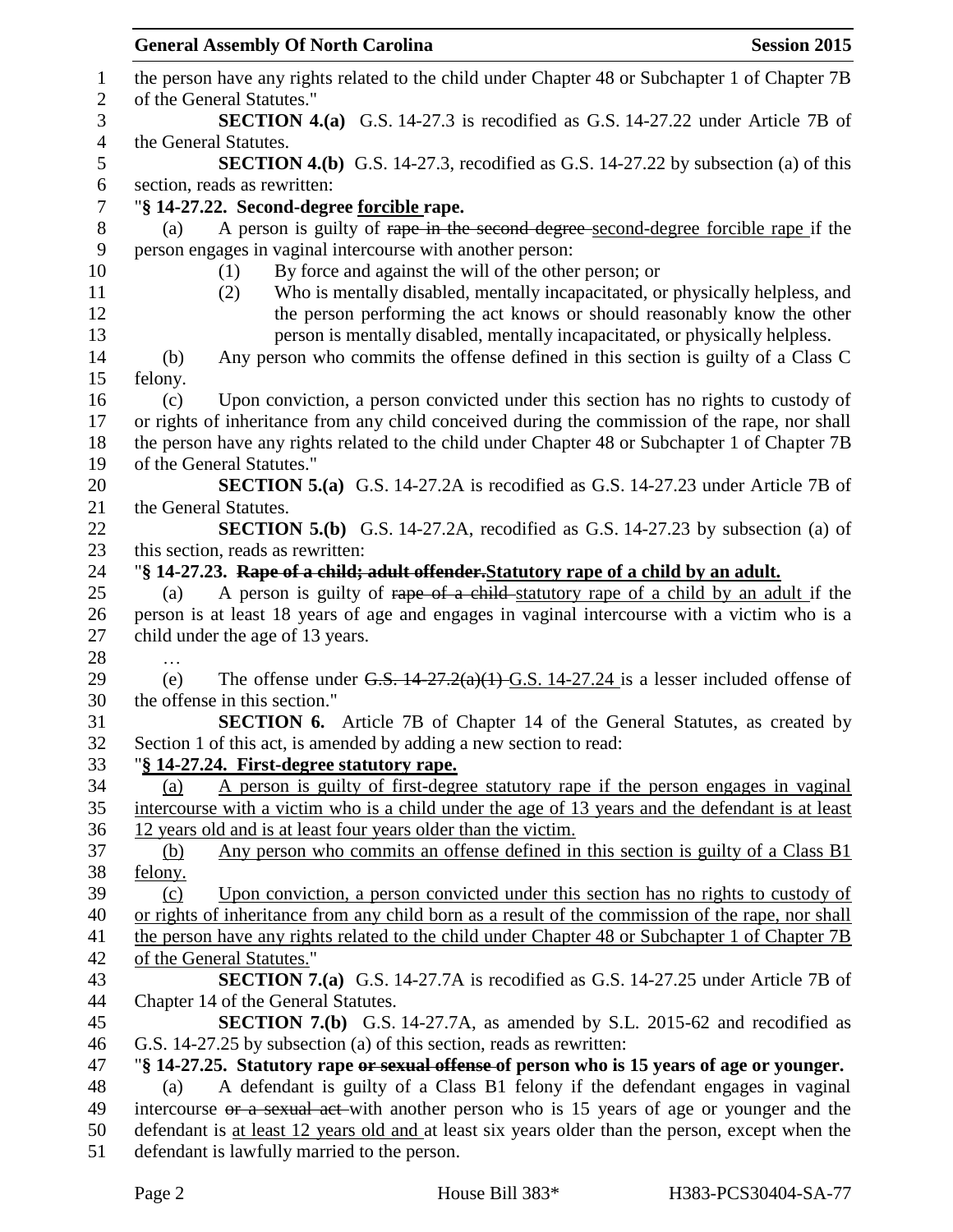|                                                                                           | <b>General Assembly Of North Carolina</b>                                                      | <b>Session 2015</b> |  |
|-------------------------------------------------------------------------------------------|------------------------------------------------------------------------------------------------|---------------------|--|
| (b)                                                                                       | Unless the conduct is covered under some other provision of law providing greater              |                     |  |
|                                                                                           | punishment, a defendant is guilty of a Class C felony if the defendant engages in vaginal      |                     |  |
| intercourse or a sexual act-with another person who is 15 years of age or younger and the |                                                                                                |                     |  |
|                                                                                           | defendant is at least 12 years old and more than four but less than six years older than the   |                     |  |
|                                                                                           | person, except when the defendant is lawfully married to the person."                          |                     |  |
|                                                                                           | <b>SECTION 8.(a)</b> G.S. 14-27.4 is recodified as G.S. 14-27.26 under Article 7B of           |                     |  |
|                                                                                           | Chapter 14 of the General Statutes.                                                            |                     |  |
|                                                                                           | <b>SECTION 8.(b)</b> G.S. 14-27.4, recodified as G.S. 14-27.26 by subsection (a) of this       |                     |  |
| section, reads as rewritten:                                                              |                                                                                                |                     |  |
|                                                                                           | "§ 14-27.26. First-degree forcible sexual offense.                                             |                     |  |
| (a)                                                                                       | A person is guilty of a sexual offense in the first degree forcible sexual offense if the      |                     |  |
|                                                                                           | person engages in a sexual act:                                                                |                     |  |
| $\leftrightarrow$                                                                         | With a victim who is a child under the age of 13 years and the defendant is                    |                     |  |
|                                                                                           | at least 12 years old and is at least four years older than the victim; or                     |                     |  |
| (2)                                                                                       | With act with another person by force and against the will of the other                        |                     |  |
|                                                                                           | person, and:and does any of the following:                                                     |                     |  |
|                                                                                           | Employs or displays a dangerous or deadly weapon or an article<br>a(1)                         |                     |  |
|                                                                                           | which the other person reasonably believes to be a dangerous or                                |                     |  |
|                                                                                           | deadly weapon; or weapon.                                                                      |                     |  |
|                                                                                           | Inflicts serious personal injury upon the victim or another person;<br>$\mathbf{b}$ .(2)       |                     |  |
|                                                                                           | orperson.                                                                                      |                     |  |
|                                                                                           | The person commits the offense aided and abetted by one or more<br>e(3)                        |                     |  |
|                                                                                           | other persons.                                                                                 |                     |  |
| (b)                                                                                       | Any person who commits an offense defined in this section is guilty of a Class B1              |                     |  |
| felony."                                                                                  |                                                                                                |                     |  |
|                                                                                           | <b>SECTION 9.(a)</b> G.S. 14-27.5 is recodified as G.S. 14-27.27 under Article 7B of           |                     |  |
|                                                                                           | Chapter 14 of the General Statutes.                                                            |                     |  |
|                                                                                           | <b>SECTION 9.(b)</b> G.S. 14-27.5, recodified as G.S. 14-27.27 by subsection (a) of this       |                     |  |
| section, reads as rewritten:                                                              |                                                                                                |                     |  |
|                                                                                           | "§ 14-27.27. Second-degree forcible sexual offense.                                            |                     |  |
| (a)                                                                                       | A person is guilty of a sexual offense in the second degree forcible sexual offense if         |                     |  |
|                                                                                           | the person engages in a sexual act with another person:                                        |                     |  |
| (1)                                                                                       | By force and against the will of the other person; or                                          |                     |  |
| (2)                                                                                       | Who is mentally disabled, mentally incapacitated, or physically helpless, and                  |                     |  |
|                                                                                           | the person performing the act knows or should reasonably know that the                         |                     |  |
|                                                                                           | other person is mentally disabled, mentally incapacitated, or physically                       |                     |  |
|                                                                                           | helpless.                                                                                      |                     |  |
| (b)                                                                                       | Any person who commits the offense defined in this section is guilty of a Class C              |                     |  |
| felony."                                                                                  |                                                                                                |                     |  |
|                                                                                           | <b>SECTION 10.(a)</b> G.S. 14-27.4A is recodified as G.S. 14-27.28 under Article 7B of         |                     |  |
|                                                                                           | Chapter 14 of the General Statutes as created by Section 1 of this act.                        |                     |  |
|                                                                                           | <b>SECTION 10.(b)</b> G.S. 14-27.4A, recodified as G.S. 14-27.28 by subsection (a) of          |                     |  |
|                                                                                           | this section, reads as rewritten:                                                              |                     |  |
|                                                                                           | "\\$ 14-27.28. Sexual offense with a child; adult offender. Statutory sexual offense with a    |                     |  |
|                                                                                           | child by an adult.                                                                             |                     |  |
| (a)                                                                                       | A person is guilty of sexual offense with a child-statutory sexual offense with a              |                     |  |
|                                                                                           | child by an adult if the person is at least 18 years of age and engages in a sexual act with a |                     |  |
|                                                                                           | victim who is a child under the age of 13 years.                                               |                     |  |
|                                                                                           |                                                                                                |                     |  |
| (d)                                                                                       | The offense under G.S. $14-27.4(a)(1)$ G.S. 14-27.29 is a lesser included offense of           |                     |  |
| the offense in this section."                                                             |                                                                                                |                     |  |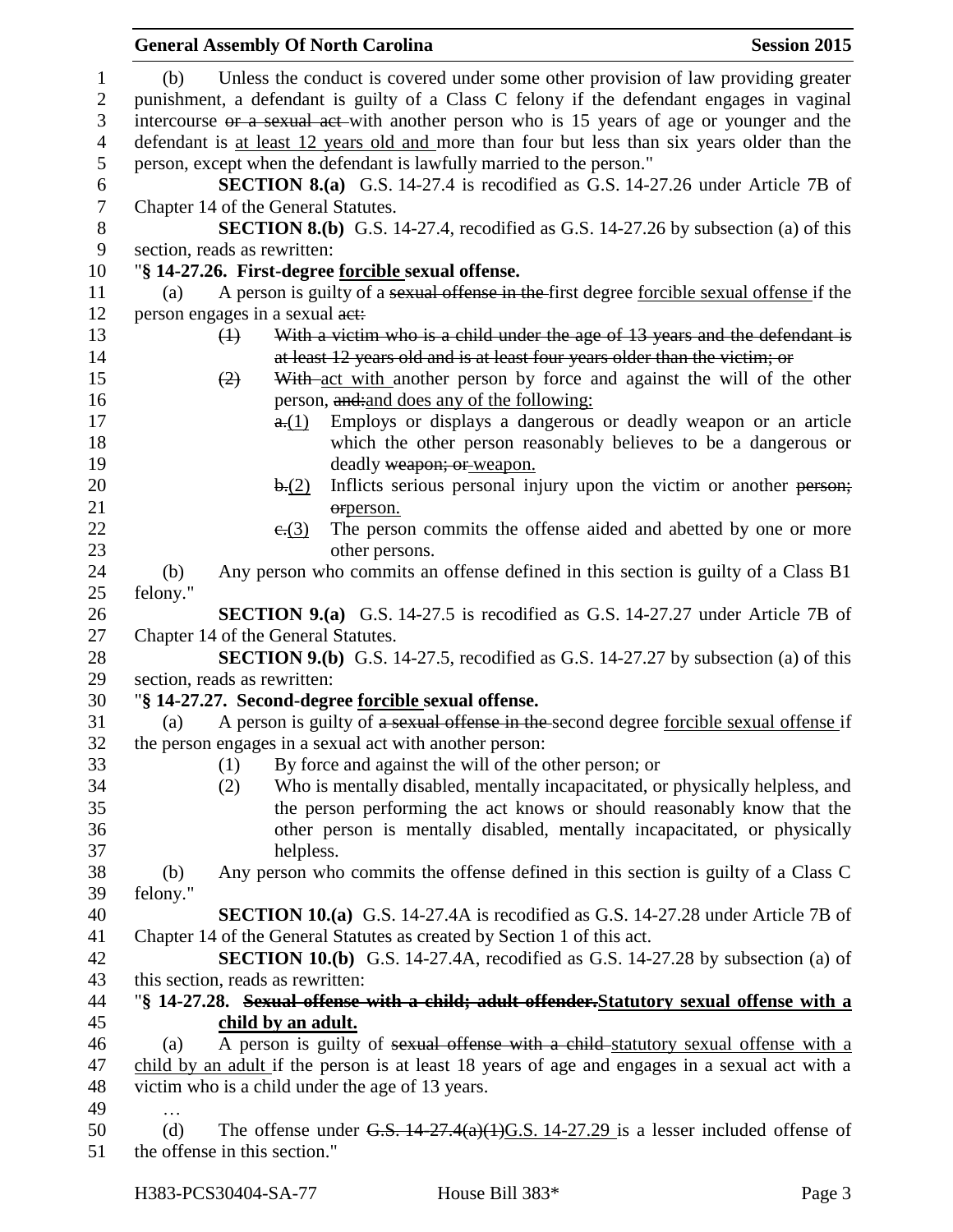|                | <b>General Assembly Of North Carolina</b><br><b>Session 2015</b>                                                                                                                               |
|----------------|------------------------------------------------------------------------------------------------------------------------------------------------------------------------------------------------|
| 1              | <b>SECTION 11.</b> Article 7B of Chapter 14 of the General Statutes, as created by                                                                                                             |
| $\overline{2}$ | Section 1 of this act, is amended by adding a new section to read:                                                                                                                             |
| 3              | "§ 14-27.29. First-degree statutory sexual offense.                                                                                                                                            |
| $\overline{4}$ | A person is guilty of first-degree statutory sexual offense if the person engages in a<br>(a)                                                                                                  |
| 5              | sexual act with a victim who is a child under the age of 13 years and the defendant is at least 12                                                                                             |
| 6              | years old and is at least four years older than the victim.                                                                                                                                    |
| $\tau$         | Any person who commits an offense defined in this section is guilty of a Class B1<br>(b)                                                                                                       |
| $8\,$          | felony."                                                                                                                                                                                       |
| 9              | <b>SECTION 12.</b> Article 7B of Chapter 14 of the General Statutes, as created by                                                                                                             |
| 10             | Section 1 of this act, is amended by adding the following new section:                                                                                                                         |
| 11             | "\\$ 14-27.30. Statutory sexual offense with a person who is 15 years of age or younger.                                                                                                       |
| 12             | A defendant is guilty of a Class B1 felony if the defendant engages in a sexual act<br>(a)                                                                                                     |
| 13             | with another person who is 15 years of age or younger and the defendant is at least 12 years old                                                                                               |
| 14             | and at least six years older than the person, except when the defendant is lawfully married to                                                                                                 |
| 15             | the person.                                                                                                                                                                                    |
| 16             | Unless the conduct is covered under some other provision of law providing greater<br>(b)                                                                                                       |
| 17             | punishment, a defendant is guilty of a Class C felony if the defendant engages in a sexual act                                                                                                 |
| 18             | with another person who is 15 years of age or younger and the defendant is at least 12 years old                                                                                               |
| 19             | and more than four but less than six years older than the person, except when the defendant is                                                                                                 |
| 20             | lawfully married to the person."                                                                                                                                                               |
| 21             | <b>SECTION 13.(a)</b> G.S. 14-27.7(a) is recodified as G.S. 14-27.31 under Article 7B                                                                                                          |
| 22             | of Chapter 14 of the General Statutes as created by Section 1 of this act.                                                                                                                     |
| 23             | <b>SECTION 13.(b)</b> G.S. 14-27.7(a), recodified as G.S. 14-27.31 by subsection (a) of                                                                                                        |
| 24             | this section, reads as rewritten:                                                                                                                                                              |
| 25             | Intercourse and sexual offenses with certain victims; consent no<br>$\sqrt{8}$ 14-27.31.                                                                                                       |
| 26             | defense. Sexual activity by a substitute parent or custodian.                                                                                                                                  |
| 27             | If a defendant who has assumed the position of a parent in the home of a minor<br>(a)                                                                                                          |
| 28             | victim engages in vaginal intercourse or a sexual act with a victim who is a minor residing in                                                                                                 |
| 29             | the home, or if a person having custody of a victim of any age or a person who is an agent or                                                                                                  |
| 30             | employee of any person, or institution, whether such institution is private, charitable, or                                                                                                    |
| 31             | governmental, having custody of a victim of any age engages in vaginal intercourse or a sexual                                                                                                 |
| 32             | act with such victim, home, the defendant is guilty of a Class E felony.                                                                                                                       |
| 33             | If a person having custody of a victim of any age or a person who is an agent or<br>(b)                                                                                                        |
| 34             | employee of any person, or institution, whether such institution is private, charitable, or                                                                                                    |
| 35             | governmental, having custody of a victim of any age engages in vaginal intercourse or a sexual                                                                                                 |
| 36             | act with such victim, the defendant is guilty of a Class E felony.                                                                                                                             |
| 37             | Consent is not a defense to a charge under this section."<br>(c)                                                                                                                               |
| 38             | <b>SECTION 14.(a)</b> G.S. 14-27.7(b) is recodified as G.S. 14-27.32 under Article 7B                                                                                                          |
| 39             | of Chapter 14 of the General Statutes as created by Section 1 of this act.                                                                                                                     |
| 40             | <b>SECTION 14.(b)</b> G.S. 14-27.7(b), recodified as G.S. 14-27.32 by subsection (a) of                                                                                                        |
| 41<br>42       | this section, reads as rewritten:                                                                                                                                                              |
| 43             | "§ 14-27.32. Sexual activity with a student.                                                                                                                                                   |
| 44             | $\frac{(\mathbf{b})(\mathbf{a})}{(\mathbf{b})(\mathbf{a})}$ If a defendant, who is a teacher, school administrator, student teacher, school safety                                             |
| 45             | officer, or coach, at any age, or who is other school personnel, and who is at least four years<br>older than the victim engages in vaginal intercourse or a sexual act with a victim who is a |
| 46             | student, at any time during or after the time the defendant and victim were present together in                                                                                                |
| 47             | the same school, but before the victim ceases to be a student, the defendant is guilty of a Class                                                                                              |
| 48             | G felony, except when the defendant is lawfully married to the student. The term "same school"                                                                                                 |
| 49             | means a school at which the student is enrolled and the defendant is employed, assigned, or                                                                                                    |
| 50             | volunteers.                                                                                                                                                                                    |
|                |                                                                                                                                                                                                |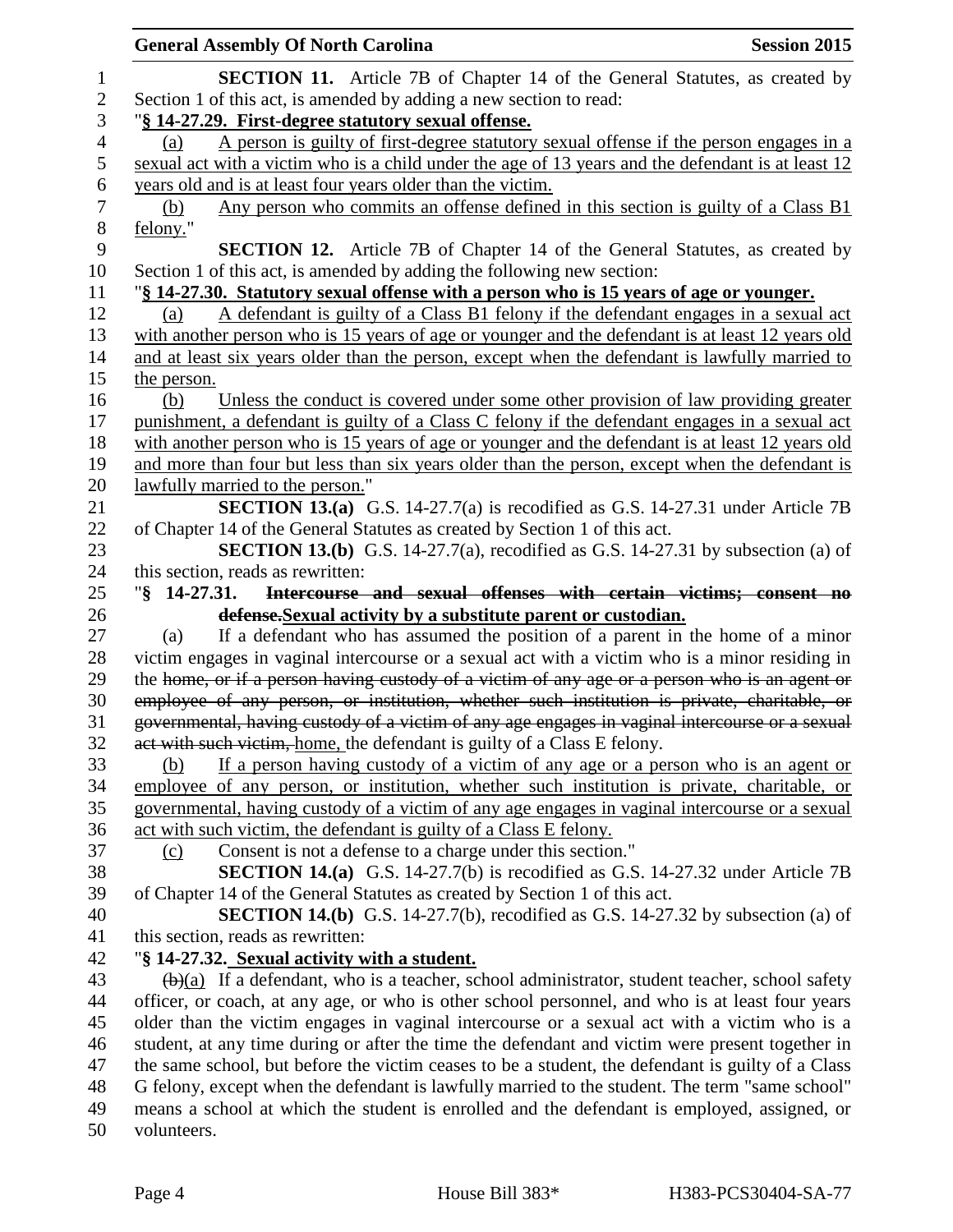|                | <b>General Assembly Of North Carolina</b>                                                                                                                                                | <b>Session 2015</b>        |  |  |
|----------------|------------------------------------------------------------------------------------------------------------------------------------------------------------------------------------------|----------------------------|--|--|
| $\mathbf{1}$   | A defendant who is school personnel, other than a teacher, school administrator,<br>(b)                                                                                                  |                            |  |  |
| $\mathbf{2}$   | student teacher, school safety officer, or coach, and is less than four years older than the victim                                                                                      |                            |  |  |
| 3              | and engages in vaginal intercourse or a sexual act with a victim who is a student, is guilty of a                                                                                        |                            |  |  |
| $\overline{4}$ | Class A1 misdemeanor.                                                                                                                                                                    |                            |  |  |
| 5              | This subsection-section shall apply unless the conduct is covered under some other<br>(c)                                                                                                |                            |  |  |
| 6              | provision of law providing for greater punishment.                                                                                                                                       |                            |  |  |
| $\tau$         | Consent is not a defense to a charge under this section.<br>(d)                                                                                                                          |                            |  |  |
| $8\,$          | For purposes of this subsection, section, the terms "school", "school personnel", and<br>(e)                                                                                             |                            |  |  |
| 9              | "student" shall have the same meaning as in G.S. 14-202.4(d). For purposes of this subsection,                                                                                           |                            |  |  |
| 10             | section, the term "school safety officer" shall include a school resource officer or any other                                                                                           |                            |  |  |
| 11             | person who is regularly present in a school for the purpose of promoting and maintaining safe                                                                                            |                            |  |  |
| 12             | and orderly schools."                                                                                                                                                                    |                            |  |  |
| 13             | <b>SECTION 15.</b> G.S. 14-27.5A is recodified as G.S. 14-27.33 under Article 7B of                                                                                                      |                            |  |  |
| 14             | Chapter 14 of the General Statutes as created by Section 1 of this act. G.S. 14-27.8 through                                                                                             |                            |  |  |
| 15             | G.S. 14-27.10 are recodified as G.S. 14-27.34 through G.S. 14-27.36 under Article 7B of                                                                                                  |                            |  |  |
| 16             | Chapter 14 of the General Statutes as created by Section 1 of this act.                                                                                                                  |                            |  |  |
| 17             | <b>SECTION 16.</b> G.S. 14-202.4(d)(1) reads as rewritten:                                                                                                                               |                            |  |  |
| 18             | " $(d)$<br>For purposes of this section, the following definitions apply:                                                                                                                |                            |  |  |
| 19             | "Indecent liberties" means:<br>(1)                                                                                                                                                       |                            |  |  |
| 20             | Willfully taking or attempting to take any immoral, improper, or<br>a.                                                                                                                   |                            |  |  |
| 21             | indecent liberties with a student for the purpose of arousing or                                                                                                                         |                            |  |  |
| 22             | gratifying sexual desire; or                                                                                                                                                             |                            |  |  |
| 23             | Willfully committing or attempting to commit any lewd or lascivious<br>b.                                                                                                                |                            |  |  |
| 24             | act upon or with the body or any part or member of the body of a                                                                                                                         |                            |  |  |
| 25             | student.                                                                                                                                                                                 |                            |  |  |
| 26             | For purposes of this section, the term indecent liberties does not include                                                                                                               |                            |  |  |
| 27             | vaginal<br>intercourse<br>sexual<br><b>or</b><br>$\mathbf{a}$                                                                                                                            | defined<br>act<br>as<br>by |  |  |
| 28             | G.S. 14-27.1.G.S. 14-27.20."                                                                                                                                                             |                            |  |  |
| 29             | <b>SECTION 17.</b> G.S. 14-203(5) reads as rewritten:                                                                                                                                    |                            |  |  |
| 30             | Prostitution. – The performance of, offer of, or agreement to perform vaginal<br>"(5)                                                                                                    |                            |  |  |
| 31             | intercourse, any sexual act as defined in G.S. 14-27.1, G.S. 14-27.20, or any                                                                                                            |                            |  |  |
| 32             | sexual contact as defined in G.S. 14-27.1, G.S. 14-27.20, for the purpose of                                                                                                             |                            |  |  |
| 33             | sexual arousal or gratification for any money or other consideration."                                                                                                                   |                            |  |  |
| 34             | <b>SECTION 18.</b> G.S. 14-205.2(a) reads as rewritten:                                                                                                                                  |                            |  |  |
| 35             | Any person who willfully performs any of the following acts with a person not his<br>" $(a)$                                                                                             |                            |  |  |
| 36             | or her spouse commits the offense of patronizing a prostitute:                                                                                                                           |                            |  |  |
| 37             | Engages in vaginal intercourse, any sexual<br>(1)                                                                                                                                        | defined<br>act<br>as<br>in |  |  |
| 38             | G.S. 14-27.1, G.S. 14-27.20, or any sexual contact                                                                                                                                       | defined<br>in<br>as        |  |  |
| 39             | G.S. 14-27.1, G.S. 14-27.20, for the purpose of sexual                                                                                                                                   | arousal<br><sub>or</sub>   |  |  |
| 40             | gratification with a prostitute.                                                                                                                                                         |                            |  |  |
| 41             | Enters or remains in a place of prostitution with intent to engage in vaginal<br>(2)                                                                                                     |                            |  |  |
| 42             | intercourse, any sexual act as defined in G.S. 14-27.1, G.S. 14-27.20, or any                                                                                                            |                            |  |  |
| 43             | sexual contact as defined in G.S. 14-27.1, G.S. 14-27.20, for the purpose of                                                                                                             |                            |  |  |
| 44             | sexual arousal or gratification."                                                                                                                                                        |                            |  |  |
| 45             | SECTION 19. G.S. 15A-136 reads as rewritten:                                                                                                                                             |                            |  |  |
| 46             | "§ 15A-136. Venue for sexual offenses.                                                                                                                                                   |                            |  |  |
| 47             | If a person is transported by any means, with the intent to violate any of the provisions of                                                                                             |                            |  |  |
|                |                                                                                                                                                                                          |                            |  |  |
| 48<br>49       | Article 7A of Chapter 14 (§ 14-27.1§ 14-27.20 et seq.) of the General Statutes and the intent is<br>followed by actual violation thereof, the defendant may be tried in the county where |                            |  |  |
| 50             | transportation was offered, solicited, begun, continued or ended."                                                                                                                       |                            |  |  |
| 51             | <b>SECTION 20.</b> G.S. 50-16.1A(3) reads as rewritten:                                                                                                                                  |                            |  |  |
|                |                                                                                                                                                                                          |                            |  |  |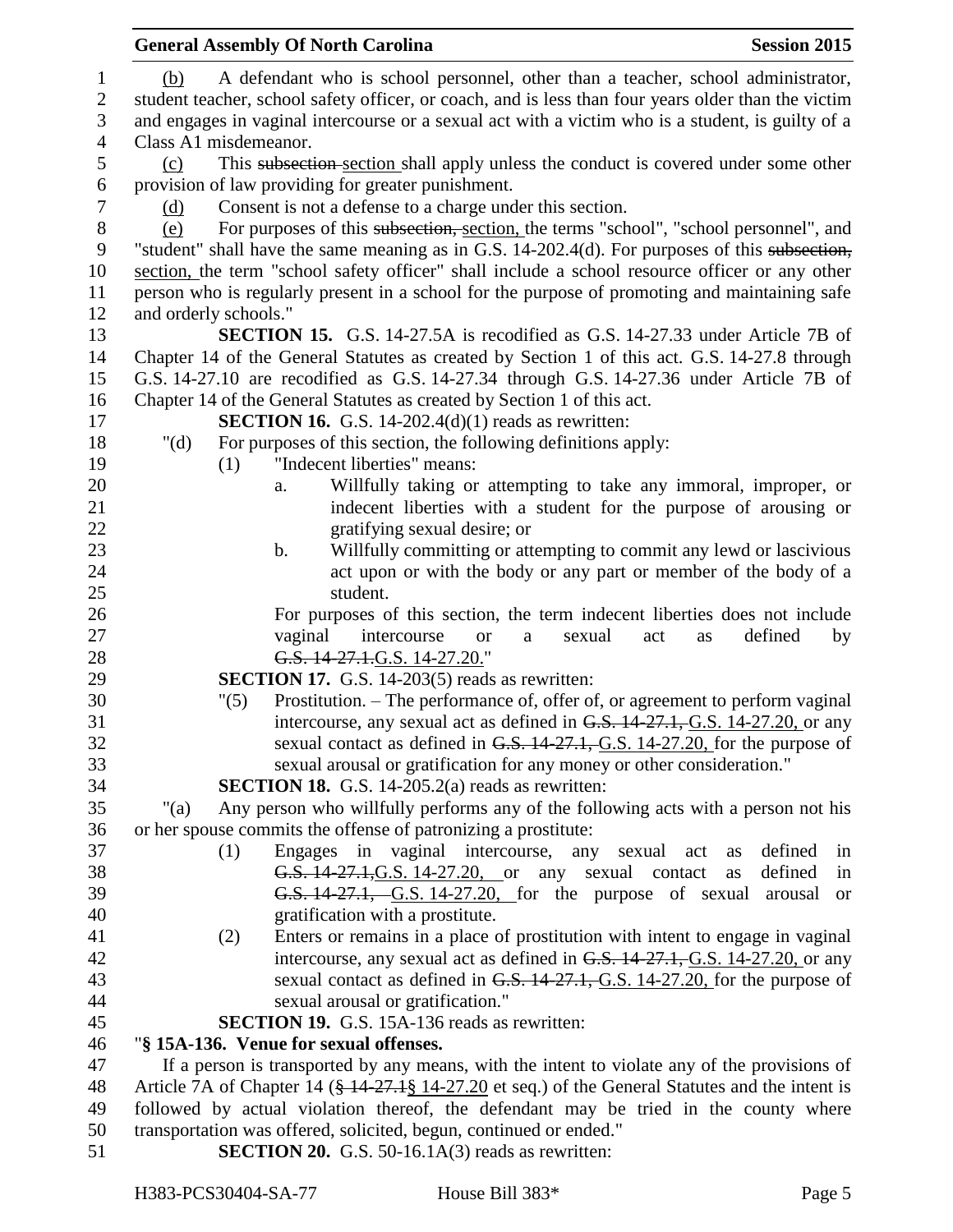|      |                | <b>General Assembly Of North Carolina</b>                                                                               | <b>Session 2015</b> |
|------|----------------|-------------------------------------------------------------------------------------------------------------------------|---------------------|
| "(3) |                | "Marital misconduct" means any of the following acts that occur during the                                              |                     |
|      |                | marriage and prior to or on the date of separation:                                                                     |                     |
|      | a.             | Illicit sexual behavior. For the purpose of this section, illicit sexual                                                |                     |
|      |                | behavior means acts of sexual or deviate sexual intercourse, deviate                                                    |                     |
|      |                | sexual<br>sexual<br>acts<br>acts,<br><b>or</b>                                                                          | defined<br>in       |
|      |                | G.S. 14-27.1(4), G.S. 14-27.20(4), voluntarily engaged in by a spouse                                                   |                     |
|      |                | with someone other than the other spouse;                                                                               |                     |
|      | $\mathbf b$ .  | Involuntary separation of the spouses in consequence of a criminal                                                      |                     |
|      |                | act committed prior to the proceeding in which alimony is sought;                                                       |                     |
|      | $\mathbf{c}$ . | Abandonment of the other spouse;                                                                                        |                     |
|      | d.             | Malicious turning out-of-doors of the other spouse;                                                                     |                     |
|      | e.             | Cruel or barbarous treatment endangering the life of the other spouse;                                                  |                     |
|      | f.             | Indignities rendering the condition of the other spouse intolerable<br>and life burdensome;                             |                     |
|      | g.             | Reckless spending of the income of either party, or the destruction,                                                    |                     |
|      |                | waste, diversion, or concealment of assets;                                                                             |                     |
|      | h.             | Excessive use of alcohol or drugs so as to render the condition of the<br>other spouse intolerable and life burdensome; |                     |
|      | i.             | Willful failure to provide necessary subsistence according to one's                                                     |                     |
|      |                | means and condition so as to render the condition of the other spouse                                                   |                     |
|      |                | intolerable and life burdensome."                                                                                       |                     |
|      |                | <b>SECTION 21.</b> G.S. 7B-101(1) reads as rewritten:                                                                   |                     |
| "(1) |                | Abused juveniles. $-$ Any juvenile less than 18 years of age whose parent,                                              |                     |
|      |                | guardian, custodian, or caretaker:                                                                                      |                     |
|      | a.             | Inflicts or allows to be inflicted upon the juvenile a serious physical                                                 |                     |
|      |                | injury by other than accidental means;                                                                                  |                     |
|      | $\mathbf b$ .  | Creates or allows to be created a substantial risk of serious physical                                                  |                     |
|      |                | injury to the juvenile by other than accidental means;                                                                  |                     |
|      | c.             | Uses or allows to be used upon the juvenile cruel or grossly                                                            |                     |
|      |                | inappropriate procedures or cruel or grossly inappropriate devices to                                                   |                     |
|      |                | modify behavior;                                                                                                        |                     |
|      | d.             | Commits, permits, or encourages the commission of a violation of                                                        |                     |
|      |                | the following laws by, with, or upon the juvenile: first-degree rape,                                                   |                     |
|      |                | as provided in G.S. 14-27.2; rape of a child by an adult offender, as                                                   |                     |
|      |                | provided in G.S. 14-27.2A; second degree rape as provided in                                                            |                     |
|      |                | G.S. 14-27.3; first degree sexual offense, as provided in                                                               |                     |
|      |                | G.S. 14-27.4; sexual offense with a child by an adult offender, as                                                      |                     |
|      |                | provided in G.S. 14-27.4A; second degree sexual offense, as                                                             |                     |
|      |                | provided in G.S. 14-27.5; sexual act by a custodian, as provided in                                                     |                     |
|      |                | G.S. 14-27.7; first-degree forcible rape, as provided in G.S. 14-27.21;                                                 |                     |
|      |                | second-degree forcible rape as provided in G.S. 14-27.22; statutory                                                     |                     |
|      |                | rape of a child by an adult as provided in G.S. 14-27.23; first-degree                                                  |                     |
|      |                | statutory rape as provided in G.S. 14-27.24; first-degree forcible sex                                                  |                     |
|      |                | offense as provided in G.S. 14-27.26; second-degree forcible sex                                                        |                     |
|      |                | offense as provided in G.S. 14-27.27; statutory sexual offense with a                                                   |                     |
|      |                | child by an adult as provided in G.S. 14-27.28; first-degree statutory                                                  |                     |
|      |                | sexual offense as provided in G.S. 14-27.29; sexual activity by a                                                       |                     |
|      |                | substitute parent or custodian as provided in G.S. 14-27.31; sexual                                                     |                     |
|      |                | activity with a student as provided in G.S. 14-27.32; unlawful sale,                                                    |                     |
|      |                | surrender, or purchase of a minor, as provided in G.S. 14-43.14;                                                        |                     |
|      |                | crime against nature, as provided in G.S. 14-177; incest, as provided                                                   |                     |
|      |                |                                                                                                                         |                     |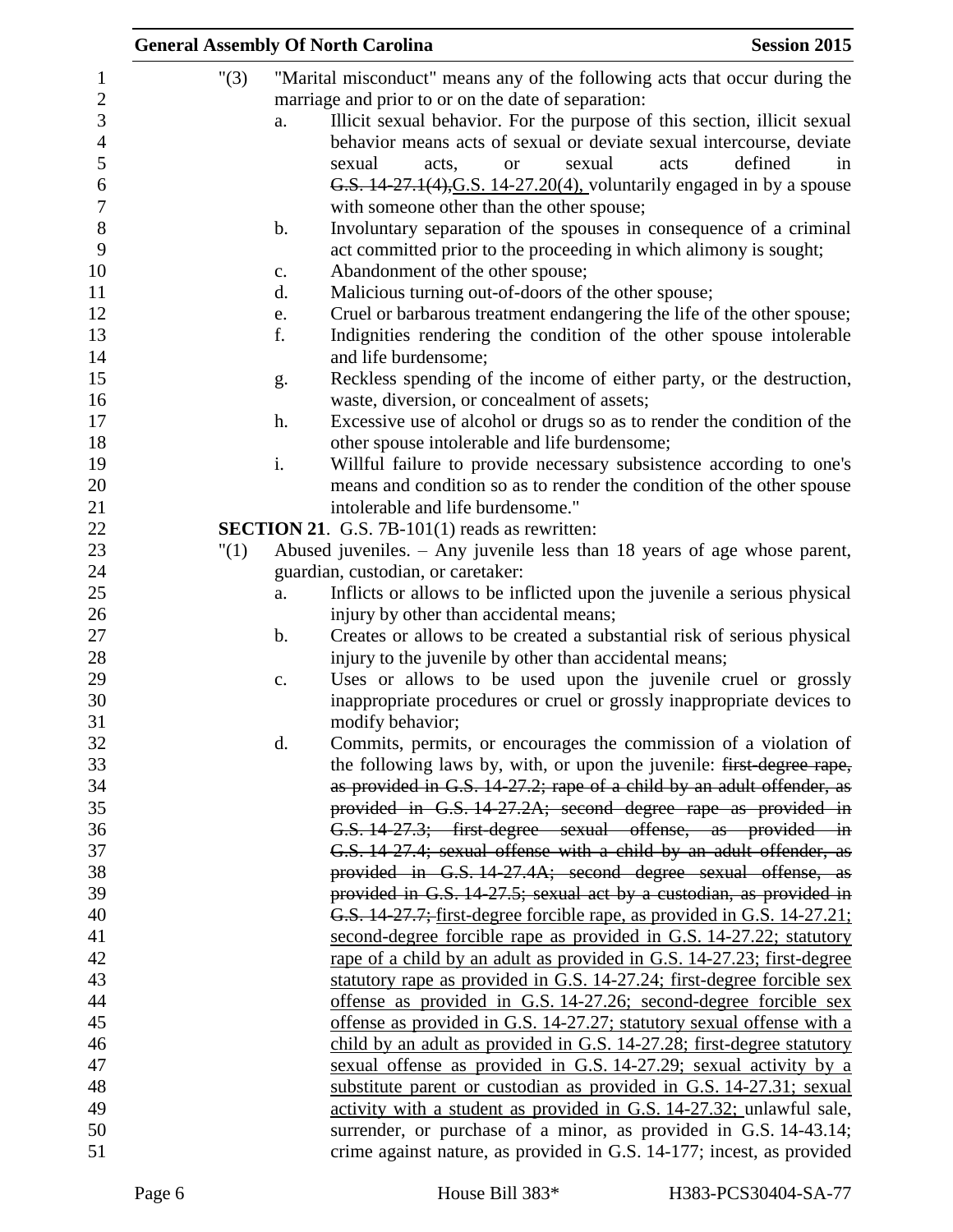|         | <b>General Assembly Of North Carolina</b>                                                       | <b>Session 2015</b>                                                                                                                                                                                                                                                                                                                                                                                                                                                                                                                                                                                                                                                                                                                                                     |
|---------|-------------------------------------------------------------------------------------------------|-------------------------------------------------------------------------------------------------------------------------------------------------------------------------------------------------------------------------------------------------------------------------------------------------------------------------------------------------------------------------------------------------------------------------------------------------------------------------------------------------------------------------------------------------------------------------------------------------------------------------------------------------------------------------------------------------------------------------------------------------------------------------|
|         |                                                                                                 | in G.S. 14-178; preparation of obscene photographs, slides, or<br>motion pictures of the juvenile, as provided in G.S. 14-190.5;<br>employing or permitting the juvenile to assist in a violation of the<br>obscenity laws as provided in G.S. 14-190.6; dissemination of<br>obscene material to the juvenile as provided in G.S. 14-190.7 and<br>G.S. 14-190.8; displaying or disseminating material harmful to the<br>juvenile as provided in G.S. 14-190.14 and G.S. 14-190.15; first and<br>second degree sexual exploitation of the juvenile as provided in<br>G.S. 14-190.16 and G.S. 14-190.17; promoting the prostitution of the<br>juvenile as provided in G.S. 14-205.3(b); and taking indecent<br>liberties with the juvenile, as provided in G.S. 14-202.1; |
|         | e.                                                                                              | Creates or allows to be created serious emotional damage to the<br>juvenile; serious emotional damage is evidenced by a juvenile's<br>severe anxiety, depression, withdrawal, or aggressive behavior                                                                                                                                                                                                                                                                                                                                                                                                                                                                                                                                                                    |
|         | toward himself or others;<br>f.                                                                 | Encourages, directs, or approves of delinquent acts involving moral                                                                                                                                                                                                                                                                                                                                                                                                                                                                                                                                                                                                                                                                                                     |
|         | turpitude committed by the juvenile; or                                                         |                                                                                                                                                                                                                                                                                                                                                                                                                                                                                                                                                                                                                                                                                                                                                                         |
|         | g.                                                                                              | Commits or allows to be committed an offense under G.S. 14-43.11<br>(human trafficking), G.S. 14-43.12 (involuntary servitude), or<br>G.S. 14-43.13 (sexual servitude) against the child."                                                                                                                                                                                                                                                                                                                                                                                                                                                                                                                                                                              |
|         | <b>SECTION 22.</b> G.S. 7B-401.1(b) reads as rewritten:                                         |                                                                                                                                                                                                                                                                                                                                                                                                                                                                                                                                                                                                                                                                                                                                                                         |
| " $(b)$ |                                                                                                 | Parents. - The juvenile's parent shall be a party unless one of the following applies:                                                                                                                                                                                                                                                                                                                                                                                                                                                                                                                                                                                                                                                                                  |
|         | The parent's rights have been terminated.<br>(1)                                                |                                                                                                                                                                                                                                                                                                                                                                                                                                                                                                                                                                                                                                                                                                                                                                         |
|         | (2)                                                                                             | The parent has relinquished the juvenile for adoption, unless the court orders                                                                                                                                                                                                                                                                                                                                                                                                                                                                                                                                                                                                                                                                                          |
|         | that the parent be made a party.                                                                |                                                                                                                                                                                                                                                                                                                                                                                                                                                                                                                                                                                                                                                                                                                                                                         |
|         | (3)                                                                                             | The parent has been convicted under G.S. 14-27.2 or G.S. 14-27.3                                                                                                                                                                                                                                                                                                                                                                                                                                                                                                                                                                                                                                                                                                        |
|         |                                                                                                 | G.S. 14-27.21, G.S. 14-27.22, or G.S. 14-27.24 for an offense that resulted                                                                                                                                                                                                                                                                                                                                                                                                                                                                                                                                                                                                                                                                                             |
|         | in the conception of the juvenile."<br>SECTION 23. G.S. 7B-1103(c) reads as rewritten:          |                                                                                                                                                                                                                                                                                                                                                                                                                                                                                                                                                                                                                                                                                                                                                                         |
| " $(c)$ |                                                                                                 | No person whose actions resulted in a conviction under G.S. 14-27.2 or                                                                                                                                                                                                                                                                                                                                                                                                                                                                                                                                                                                                                                                                                                  |
|         | may file a petition to terminate the parental rights of another with respect to that juvenile." | G.S. 14-27.3-G.S. 14-27.21, G.S. 14-27.22, or G.S. 14-27.24 and the conception of the juvenile                                                                                                                                                                                                                                                                                                                                                                                                                                                                                                                                                                                                                                                                          |
|         | <b>SECTION 24.</b> G.S. 7B-1104(3) reads as rewritten:                                          |                                                                                                                                                                                                                                                                                                                                                                                                                                                                                                                                                                                                                                                                                                                                                                         |
|         | "(3)                                                                                            | The name and address of the parents of the juvenile. If the name or address                                                                                                                                                                                                                                                                                                                                                                                                                                                                                                                                                                                                                                                                                             |
|         |                                                                                                 | of one or both parents is unknown to the petitioner or movant, the petitioner                                                                                                                                                                                                                                                                                                                                                                                                                                                                                                                                                                                                                                                                                           |
|         |                                                                                                 | or movant shall set forth with particularity the petitioner's or movant's efforts                                                                                                                                                                                                                                                                                                                                                                                                                                                                                                                                                                                                                                                                                       |
|         |                                                                                                 | to ascertain the identity or whereabouts of the parent or parents. The                                                                                                                                                                                                                                                                                                                                                                                                                                                                                                                                                                                                                                                                                                  |
|         |                                                                                                 | information may be contained in an affidavit attached to the petition or                                                                                                                                                                                                                                                                                                                                                                                                                                                                                                                                                                                                                                                                                                |
|         |                                                                                                 | motion and incorporated therein by reference. A person whose actions                                                                                                                                                                                                                                                                                                                                                                                                                                                                                                                                                                                                                                                                                                    |
|         |                                                                                                 | resulted in a conviction under G.S. 14-27.2 or G.S. 14-27.3 G.S. 14-27.21,                                                                                                                                                                                                                                                                                                                                                                                                                                                                                                                                                                                                                                                                                              |
|         |                                                                                                 | G.S. 14-27.22, or G.S. 14-27.24 and the conception of the juvenile need not                                                                                                                                                                                                                                                                                                                                                                                                                                                                                                                                                                                                                                                                                             |
|         | be named in the petition."                                                                      |                                                                                                                                                                                                                                                                                                                                                                                                                                                                                                                                                                                                                                                                                                                                                                         |
|         | <b>SECTION 25.</b> G.S. 7B-1602(a) reads as rewritten:                                          |                                                                                                                                                                                                                                                                                                                                                                                                                                                                                                                                                                                                                                                                                                                                                                         |
| "(a)    |                                                                                                 | When a juvenile is committed to the Division for placement in a youth development<br>center for an offense that would be first degree murder pursuant to G.S. 14-17, first-degree                                                                                                                                                                                                                                                                                                                                                                                                                                                                                                                                                                                       |
|         |                                                                                                 | forcible rape pursuant to G.S. $14-27.2$ , G.S. $14-27.21$ , first-degree statutory rape pursuant to                                                                                                                                                                                                                                                                                                                                                                                                                                                                                                                                                                                                                                                                    |
|         |                                                                                                 | G.S. 14-27.24, or first-degree forcible sexual offense pursuant to G.S. 14-27.4G.S. 14-27.26, or                                                                                                                                                                                                                                                                                                                                                                                                                                                                                                                                                                                                                                                                        |
|         |                                                                                                 | first-degree statutory sexual offense pursuant to G.S. 14-27.29 if committed by an adult,                                                                                                                                                                                                                                                                                                                                                                                                                                                                                                                                                                                                                                                                               |
|         |                                                                                                 | jurisdiction shall continue until terminated by order of the court or until the juvenile reaches the                                                                                                                                                                                                                                                                                                                                                                                                                                                                                                                                                                                                                                                                    |
|         | age of 21 years, whichever occurs first."                                                       |                                                                                                                                                                                                                                                                                                                                                                                                                                                                                                                                                                                                                                                                                                                                                                         |
|         | <b>SECTION 26.</b> G.S. 7B-2509 reads as rewritten:                                             |                                                                                                                                                                                                                                                                                                                                                                                                                                                                                                                                                                                                                                                                                                                                                                         |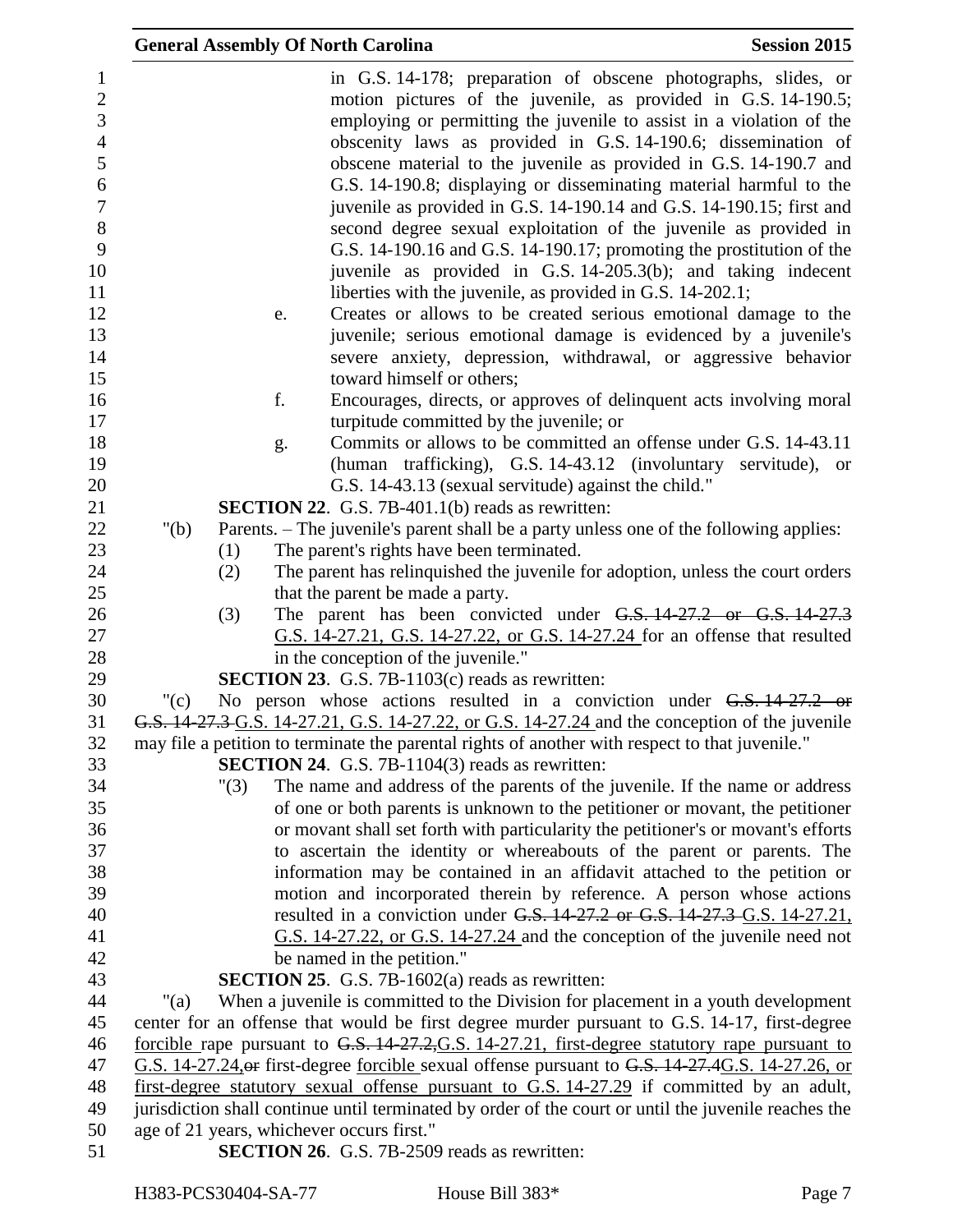| $\mathbf{1}$     | "§ 7B-2509. Registration of certain delinquent juveniles.                                                                   |
|------------------|-----------------------------------------------------------------------------------------------------------------------------|
| $\mathbf{2}$     | In any case in which a juvenile, who was at least 11 years of age at the time of the offense,                               |
| 3                | is adjudicated delinquent for committing a violation of G.S. 14-27.2 (first-degree rape),                                   |
| $\overline{4}$   | G.S. 14-27.3 (second degree rape), G.S. 14-27.4 (first degree sexual offense), G.S. 14-27.5                                 |
| 5                | (second degree sexual offense), or G.S. 14-27.6 (attempted rape or sexual offense),                                         |
| 6                | G.S. 14-27.21 (first-degree forcible rape), G.S. 14-27.22 (second-degree forcible rape),                                    |
| $\boldsymbol{7}$ | G.S. 14-27.24 (first-degree statutory rape), G.S. 14-27.26 (first-degree forcible sexual offense),                          |
| $8\,$            | G.S. 14-27.27 (second-degree forcible sexual offense), or G.S. 14-27.29 (first-degree statutory                             |
| 9                | sexual offense), the judge, upon a finding that the juvenile is a danger to the community, may                              |
| 10               | order that the juvenile register in accordance with Part 4 of Article 27A of Chapter 14 of the                              |
| 11               | <b>General Statutes."</b>                                                                                                   |
| 12               | <b>SECTION 27.</b> G.S. 7B-2513(a)(1) reads as rewritten:                                                                   |
| 13               | The twenty-first birthday of the juvenile if the juvenile has been committed<br>"(1)                                        |
| 14               | to the Division for an offense that would be first-degree murder pursuant to                                                |
| 15               | first-degree<br>G.S. $14-17$ ,<br>forcible rape<br>pursuant<br>to                                                           |
| 16               | G.S. 14-27.2, G.S. 14-27.21, first-degree statutory rape pursuant<br>to                                                     |
| 17               | G.S. 14-27.24, or first-degree <u>forcible</u> sexual offense pursuant to                                                   |
| 18               | G.S. 14-27.4G.S. 14-27.26, or first-degree statutory sexual offense pursuant                                                |
| 19               | to G.S. 14-27.29 if committed by an adult;"                                                                                 |
| 20               | <b>SECTION 28.</b> G.S. 7B-2514(c)(2) reads as rewritten:                                                                   |
| 21               | The juvenile's twenty-first birthday if the juvenile has been committed to the<br>"(2)                                      |
| 22               | Division for an offense that would be first-degree murder pursuant to                                                       |
| 23               | first-degree<br>forcible rape<br>G.S. 14-17,<br>pursuant<br>to                                                              |
| 24               | G.S. 14-27.2, G.S. 14-27.21, first-degree statutory rape<br>pursuant<br>to                                                  |
| 25               | G.S. 14-27.24, or first-degree <u>forcible</u> sexual offense pursuant to                                                   |
| 26               | G.S. 14-27.4G.S. 14-27.26, or first-degree statutory sexual offense pursuant                                                |
| 27               | to G.S. 14-27.29 if committed by an adult."                                                                                 |
| 28               | <b>SECTION 29.</b> G.S. 7B-2516(c)(1) reads as rewritten:                                                                   |
| 29               | The juvenile's twenty-first birthday if the juvenile has been committed to the<br>"(1)                                      |
| 30               | Division for an offense that would be first-degree murder pursuant to                                                       |
| 31               | G.S. 14-17,<br>first-degree<br>forcible<br>pursuant<br>rape<br>to                                                           |
| 32               | G.S. 14-27.2, G.S. 14-27.21, first-degree statutory rape pursuant<br><u>to</u>                                              |
| 33               | $G.S. 14-27.24$ , or first-degree <u>forcible</u> sexual offense pursuant to                                                |
| 34<br>35         | G.S. 14-27.4G.S. 14-27.26, or first-degree statutory sexual offense pursuant<br>to G.S. 14-27.29 if committed by an adult." |
| 36               | <b>SECTION 30.</b> G.S. 7B-2600 $(c)$ reads as rewritten:                                                                   |
| 37               | In any case where the court finds the juvenile to be delinquent or undisciplined, the<br>" $(c)$                            |
| 38               | jurisdiction of the court to modify any order or disposition made in the case shall continue (i)                            |
| 39               | during the minority of the juvenile, (ii) until the juvenile reaches the age of 19 years if the                             |
| 40               | juvenile has been adjudicated delinquent and committed to the Division for an offense that                                  |
| 41               | would be a Class B1, B2, C, D, or E felony if committed by an adult, other than an offense set                              |
| 42               | forth in G.S. $7B-1602(a)$ , (iii) until the juvenile reaches the age of 21 years if the juvenile has                       |
| 43               | been adjudicated delinquent and committed for an offense that would be first-degree murder                                  |
| 44               | pursuant to G.S. 14-17, first-degree <u>forcible rape</u> pursuant to G.S. 14-27.2, G.S. 14-27.21,                          |
| 45               | first-degree statutory rape pursuant to G.S. 14-27.24, or first-degree forcible sexual offense                              |
| 46               | pursuant to G.S. 14-27.4G.S. 14-27.26, or first-degree statutory sexual offense pursuant to                                 |
| 47               | G.S. 14-27.29 if committed by an adult, or (iv) until terminated by order of the court."                                    |
| 48               | <b>SECTION 31.</b> G.S. 8-53.12(a)(7) reads as rewritten:                                                                   |
| 49               | Sexual assault. - Any alleged violation of G.S. 14-27.2, 14-27.3, 14-27.4,<br>" $(7)$                                       |
| 50               | 14-27.5, 14-27.7, 14-27.7A, G.S. 14-27.21, 14-27.22, 14-27.24, 14-27.25,                                                    |
| 51               | 14-27.26, 14-27.27, 14-27.29, 14-27.30, 14-27.31, 14-27.32, or 14-202.1,                                                    |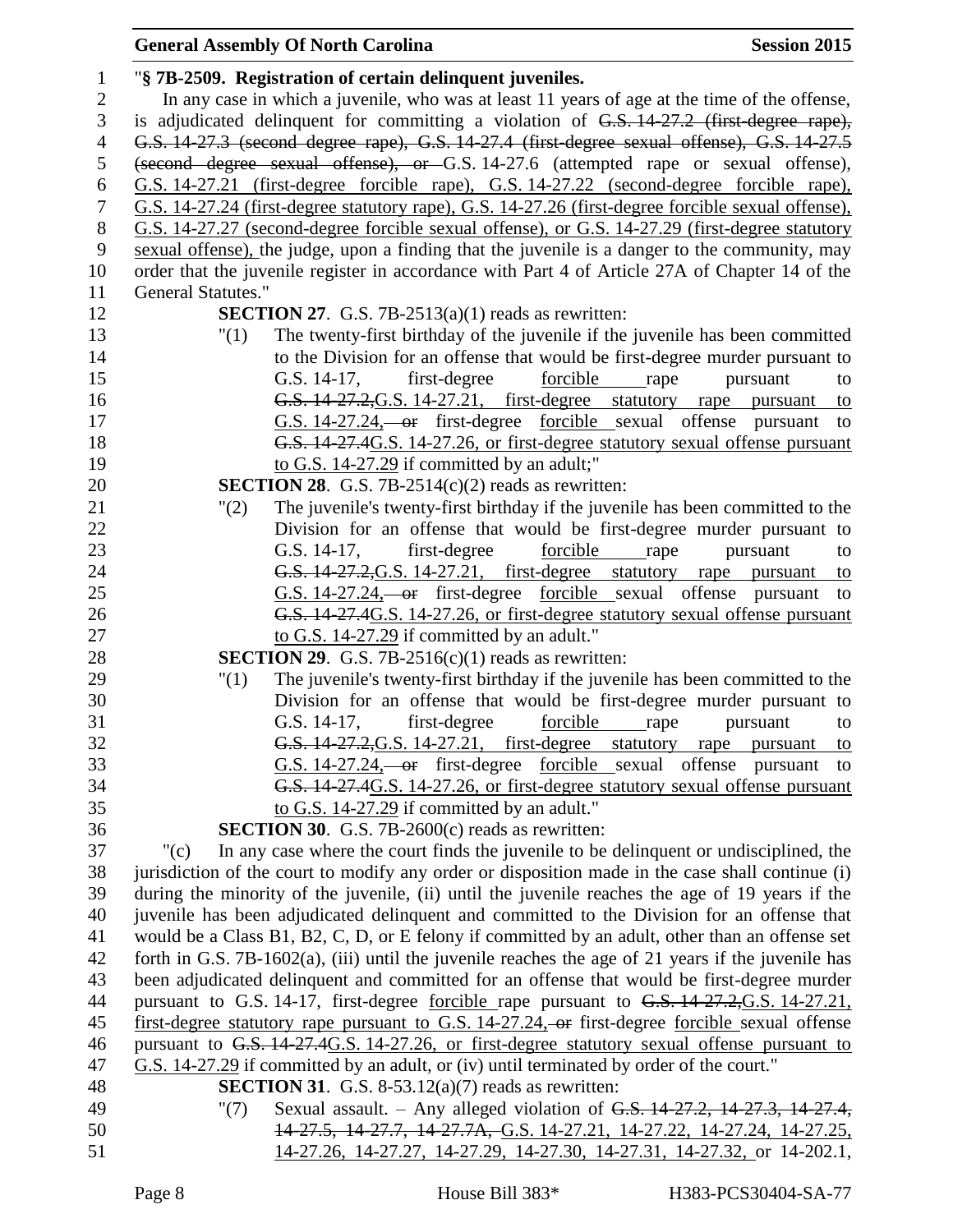|                | <b>General Assembly Of North Carolina</b><br><b>Session 2015</b>                                                                                    |
|----------------|-----------------------------------------------------------------------------------------------------------------------------------------------------|
| 1              | whether or not a civil or criminal action arises as a result of the alleged                                                                         |
| $\overline{c}$ | violation."                                                                                                                                         |
| 3              | <b>SECTION 32.</b> G.S. 14-208.6(5) reads as rewritten:                                                                                             |
| $\overline{4}$ | "Sexually violent offense" means a violation of G.S. 14-27.2 (first degree<br>"(5)                                                                  |
| 5              | rape), G.S. 14-27.2A (rape of a child; adult offender), G.S. 14-27.3 (second                                                                        |
| $\sqrt{6}$     | degree rape), G.S. 14-27.4 (first degree sexual offense), G.S. 14-27.4A (sex                                                                        |
| $\overline{7}$ | offense with a child; adult offender), G.S. 14-27.5 (second degree sexual                                                                           |
| 8              | offense), G.S. 14-27.5A (sexual battery), former G.S. 14-27.6 (attempted                                                                            |
| 9              | rape or sexual offense), G.S. 14-27.7 (intercourse and sexual offense with                                                                          |
| 10             | eertain victims), G.S. 14-27.7A(a) (statutory rape or sexual offense of person                                                                      |
| 11             | who is 13, 14, or 15-years old where the defendant is at least six years                                                                            |
| 12             | older), G.S. 14-27.21 (first-degree forcible rape), G.S. 14-27.22                                                                                   |
| 13             | (second-degree forcible rape), G.S. 14-27.23 (statutory rape of a child by an                                                                       |
| 14             | adult), G.S. 14-27.25(a) (statutory rape of a person who is 15 years of age or                                                                      |
| 15             | younger where the defendant is at least six years older), G.S. 14-27.26                                                                             |
| 16             | (first-degree forcible sexual offense), G.S. 14-27.27 (second-degree forcible                                                                       |
| 17             | sexual offense), G.S. 14-27.28 (statutory sexual offense with a child by an                                                                         |
| 18             | G.S. 14-27.29 (first-degree statutory sexual<br>offense),<br>adult),                                                                                |
| 19             | G.S. 14-27.30(a) (statutory sexual offense with a person who is 15 years of                                                                         |
| 20             | age or younger where the defendant is at least six years older), G.S. 14-27.31                                                                      |
| 21             | (sexual activity by a substitute parent or custodian), G.S. 14-27.32 (sexual                                                                        |
| 22             | activity with a student), G.S. 14-27.33 (sexual battery), G.S. 14-43.11                                                                             |
| 23             | (human trafficking) if (i) the offense is committed against a minor who is                                                                          |
| 24             | less than 18 years of age or (ii) the offense is committed against any person                                                                       |
| 25             | with the intent that they be held in sexual servitude, G.S. 14-43.13                                                                                |
| 26             | (subjecting or maintaining a person for sexual servitude), G.S. 14-178                                                                              |
| 27             | (incest between near relatives), G.S. 14-190.6 (employing or permitting                                                                             |
| 28             | minor to assist in offenses against public morality and decency),                                                                                   |
| 29             | G.S. 14-190.9(a1) (felonious indecent exposure), G.S. 14-190.16 (first                                                                              |
| 30             | degree sexual exploitation of a minor), G.S. 14-190.17 (second degree                                                                               |
| 31             | sexual exploitation of a minor), G.S. 14-190.17A (third degree sexual                                                                               |
| 32             | exploitation of a minor), G.S. 14-202.1 (taking indecent liberties with                                                                             |
| 33             | children), G.S. 14-202.3 (Solicitation of child by computer or certain other                                                                        |
| 34             | electronic devices to commit an unlawful sex act), G.S. 14-202.4(a) (taking                                                                         |
| 35             | indecent liberties with a student), G.S. $14-205.2(c)$ or (d) (patronizing a                                                                        |
| 36             | prostitute who is a minor or a mentally disabled person), G.S. 14-205.3(b)                                                                          |
| 37             | (promoting prostitution of a minor or a mentally disabled person),                                                                                  |
| 38             | G.S. 14-318.4(a1) (parent or caretaker commit or permit act of prostitution                                                                         |
| 39             | with or by a juvenile), or G.S. $14-318.4(a2)$ (commission or allowing of                                                                           |
| 40             | sexual act upon a juvenile by parent or guardian). The term also includes the                                                                       |
| 41             | following: a solicitation or conspiracy to commit any of these offenses;                                                                            |
| 42             |                                                                                                                                                     |
| 43             | aiding and abetting any of these offenses."                                                                                                         |
|                | <b>SECTION 33.</b> G.S. 14-208.26(a) reads as rewritten:<br>"Part 4. Registration of Certain Juveniles Adjudicated for Committing Certain Offenses. |
| 44<br>45       | "§ 14-208.26. Registration of certain juveniles adjudicated delinquent for committing                                                               |
|                |                                                                                                                                                     |
| 46<br>47       | certain offenses.<br>When a juvenile is adjudicated delinquent for a violation of G.S. 14-27.2 (first                                               |
| 48             | " $(a)$<br>degree rape), G.S. 14-27.3 (second degree rape), G.S. 14-27.4 (first degree sexual offense),                                             |
| 49             | G.S. 14-27.5 (second degree sexual offense), or former G.S. 14-27.6 (attempted rape or sexual                                                       |
| 50             | offense), G.S. 14-27.21 (first-degree forcible rape), G.S. 14-27.22 (second-degree forcible                                                         |
| 51             | rape), G.S. 14-27.24 (first-degree statutory rape), G.S. 14-27.26 (first-degree forcible sexual                                                     |
|                |                                                                                                                                                     |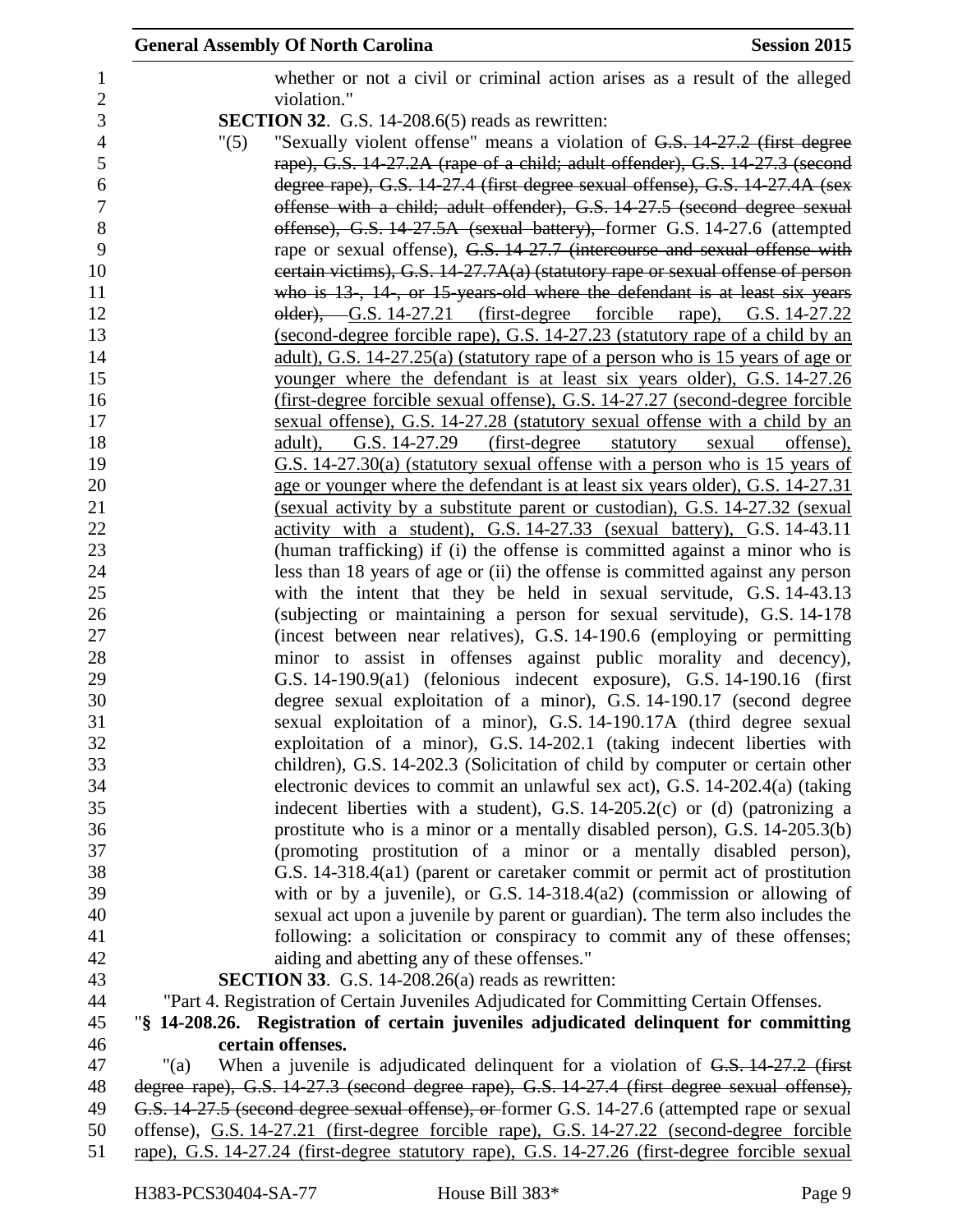| 1              | offense), G.S. 14-27.27 (second-degree forcible sexual offense), or G.S. 14-27.29 (first-degree     |
|----------------|-----------------------------------------------------------------------------------------------------|
| $\mathbf{2}$   | statutory sexual offense), and the juvenile was at least eleven years of age at the time of the     |
| 3              | commission of the offense, the court shall consider whether the juvenile is a danger to the         |
| $\overline{4}$ | community. If the court finds that the juvenile is a danger to the community, then the court        |
| 5              | shall consider whether the juvenile should be required to register with the county sheriff in       |
| 6              | accordance with this Part. The determination as to whether the juvenile is a danger to the          |
| $\tau$         | community and whether the juvenile shall be ordered to register shall be made by the presiding      |
| 8              | judge at the dispositional hearing. If the judge rules that the juvenile is a danger to the         |
| 9              | community and that the juvenile shall register, then an order shall be entered requiring the        |
| 10             | juvenile to register. The court's findings regarding whether the juvenile is a danger to the        |
| 11             | community and whether the juvenile shall register shall be entered into the court record. No        |
| 12             | juvenile may be required to register under this Part unless the court first finds that the juvenile |
| 13             | is a danger to the community.                                                                       |
| 14             | A juvenile ordered to register under this Part shall register and maintain that registration as     |
| 15             | provided by this Part."                                                                             |
| 16             | <b>SECTION 34.</b> G.S. 48-3-603(a)(9) reads as rewritten:                                          |
| 17             | An individual whose actions resulted in a conviction under G.S. 14-27.2,<br>"(9)                    |
| 18             | G.S. 14-27.2A, or G.S. 14-27.3 G.S. 14-27.21, G.S. 14-27.22, G.S. 14-27.23,                         |
| 19             | or G.S. 14-27.24 and the conception of the minor to be adopted."                                    |
| 20             | <b>SECTION 35.</b> G.S. 50-13.1(a) reads as rewritten:                                              |
| 21             | Any parent, relative, or other person, agency, organization or institution claiming<br>$"$ (a)      |
| 22             | the right to custody of a minor child may institute an action or proceeding for the custody of      |
| 23             | such child, as hereinafter provided. Any person whose actions resulted in a conviction under        |
| 24             | G.S. 14-27.2, G.S. 14-27.2A, or G.S. 14-27.3 G.S. 14-27.21, G.S. 14-27.22, G.S. 14-27.23, or        |
| 25             | G.S. 14-27.24 and the conception of the minor child may not claim the right to custody of that      |
| 26<br>27       | minor child. Unless a contrary intent is clear, the word "custody" shall be deemed to include       |
| 28             | custody or visitation or both."<br><b>SECTION 36.</b> G.S. 50B-1 $(a)(3)$ reads as rewritten:       |
| 29             | Committing any act defined in G.S. 14-27.2G.S. 14-27.21<br>"(3)<br>through                          |
| 30             | G.S. 14-27.7.G.S. 14-27.33."                                                                        |
| 31             | <b>SECTION 37.</b> G.S. 90-171.38(b) reads as rewritten:                                            |
| 32             | Any individual, organization, association, corporation, or institution may establish a<br>" $(b)$   |
| 33             | program for the purpose of training or educating any registered nurse licensed under                |
| 34             | G.S. 90-171.30, 90-171.32, or 90-171.33 in the skills, procedures, and techniques necessary to      |
| 35             | conduct examinations for the purpose of collecting evidence from the victims of first degree        |
| 36             | rape as defined in G.S. 14-27.2, second degree rape as defined in G.S. 14-27.3, statutory rape      |
| 37             | as defined in G.S. 14-27.7A, first-degree sexual offense as defined in G.S. 14-27.4,                |
| 38             | second-degree sexual offense as defined in G.S. 14-27.5 or attempted first-degree or                |
| 39             | second-degree rape or attempted first-degree or second-degree sexual offense. first-degree          |
| 40             | forcible rape as defined in G.S. 14-27.21, second-degree forcible rape as defined in                |
| 41             | G.S. 14-27.22, statutory rape of a child by an adult as defined in G.S. 14-27.23, first-degree      |
| 42             | statutory rape as defined in G.S. 14-27.24, statutory rape of a person who is 15 years of age or    |
| 43             | younger as defined in G.S. 14-27.25, first-degree forcible sexual offense as defined in             |
| 44             | G.S. 14-27.26, second-degree forcible sexual offense as defined in G.S. 14-27.27, statutory         |
| 45             | sexual offense with a child by an adult as defined in G.S. 14-27.28, first-degree statutory sexual  |
| 46             | offense as defined in G.S. 14-27.29, statutory sexual offense with a person who is 15 years of      |
| 47             | age or younger as defined in G.S. 14-27.30, attempted first-degree or second-degree forcible        |
| 48             | rape, attempted first-degree statutory rape, attempted first-degree or second-degree forcible       |
| 49             | sexual offense, or attempted first-degree statutory sexual offense. The Board, pursuant to          |
| 50             | G.S. 90-171.23(b)(14), shall establish, revise, or repeal standards for any such program. Any       |
| 51             | individual, organization, association, corporation, or institution which desires to establish a     |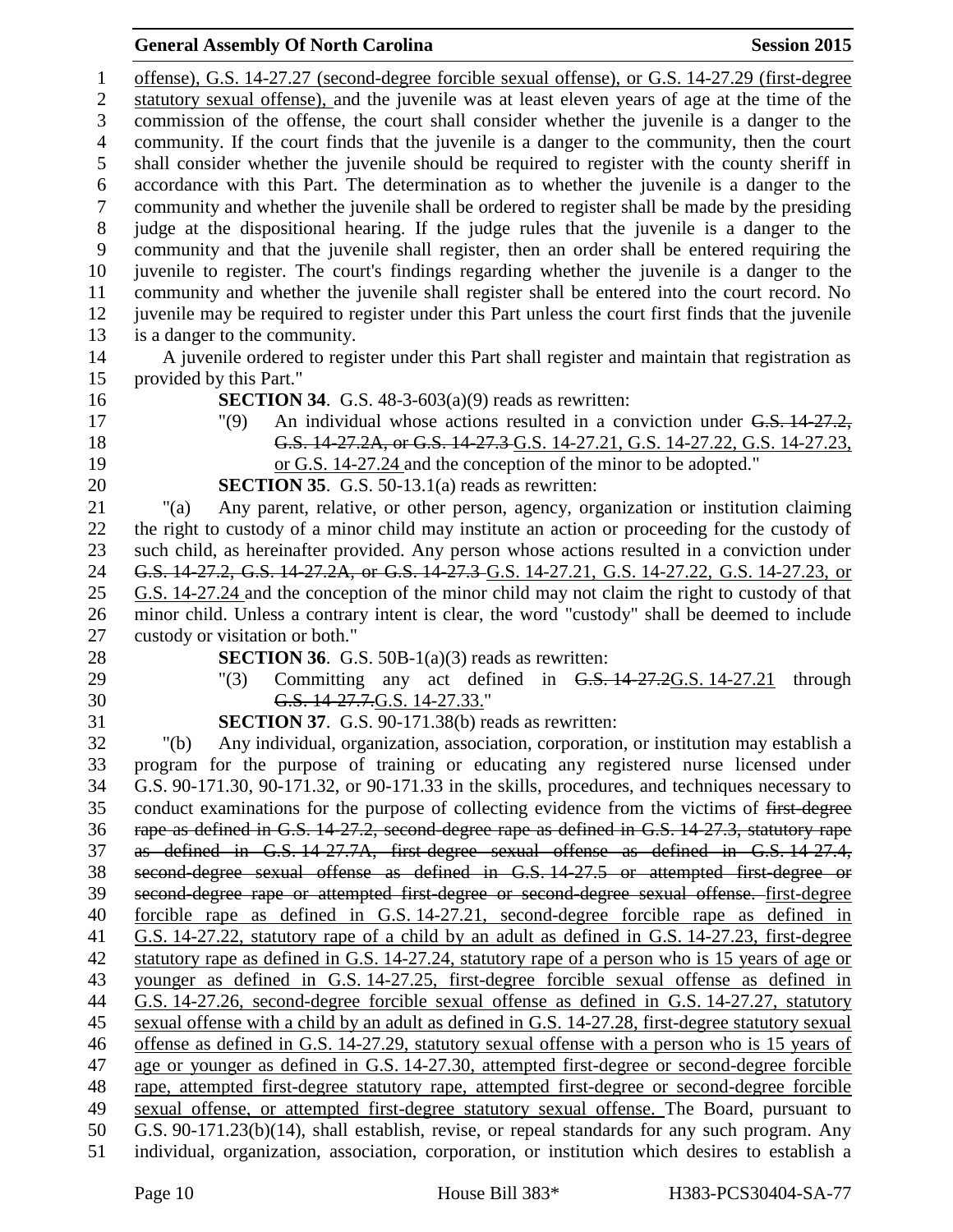| <b>General Assembly Of North Carolina</b>                                                                       | <b>Session 2015</b>                                                                                                                                 |
|-----------------------------------------------------------------------------------------------------------------|-----------------------------------------------------------------------------------------------------------------------------------------------------|
| program under this subsection shall apply to the Board and submit satisfactory evidence that it<br>$\mathbf{1}$ |                                                                                                                                                     |
| $\mathbf{2}$<br>will meet the standards prescribed by the Board."                                               |                                                                                                                                                     |
| 3<br><b>SECTION 38.</b> G.S. 143B-1200(i)(3) reads as rewritten:                                                |                                                                                                                                                     |
| $\overline{4}$<br>Sexual assault. - Any of the following crimes:<br>"(3)                                        |                                                                                                                                                     |
| First degree rape as defined in G.S. 14-27.2.<br>$a$ .                                                          |                                                                                                                                                     |
| Second degree rape as defined in G.S. 14-27.3.<br>$\mathbf{b}$ .                                                |                                                                                                                                                     |
| $e_{\cdot}$                                                                                                     | First-degree sexual offense as defined in G.S. 14-27.4.                                                                                             |
| d.                                                                                                              | Second degree sexual offense as defined in G.S. 14-27.5.                                                                                            |
| Statutory rape as defined in G.S. 14-27.7A.<br>e.                                                               |                                                                                                                                                     |
| $\underline{\mathbf{a}}$ .                                                                                      | First-degree forcible rape as defined in G.S. 14-27.21.                                                                                             |
| <u>b.</u>                                                                                                       | <u>Second-degree forcible rape as defined in G.S. 14-27.22.</u>                                                                                     |
| $\underline{c}$ .                                                                                               | First-degree statutory rape as defined in G.S. 14-27.24.                                                                                            |
| <u>d.</u>                                                                                                       | Statutory rape of a person who is 15 years of age or younger as                                                                                     |
| defined in G.S. 14-27.25.                                                                                       |                                                                                                                                                     |
|                                                                                                                 | First-degree forcible sexual offense as defined in G.S. 14-27.26.                                                                                   |
|                                                                                                                 | Second-degree forcible sexual offense as defined in G.S. 14-27.27.                                                                                  |
| $\frac{e}{f}$<br>$\frac{f}{g}$                                                                                  | First-degree statutory sexual offense as defined in G.S. 14-27.29.                                                                                  |
| h.                                                                                                              | Statutory sexual offense with a person who is 15 years of age or                                                                                    |
| younger as defined in G.S. 14-27.30."                                                                           |                                                                                                                                                     |
| SECTION 39. G.S. 14-401.16(c) reads as rewritten:                                                               |                                                                                                                                                     |
| " $(c)$                                                                                                         | A violation of this section is a Class H felony. However, if a person violates this                                                                 |
| section with the intent of committing an offense under $G.S. 14-27.3G.S. 14-27.22$ or                           |                                                                                                                                                     |
| G.S. 14-27.5, G.S. 14-27.27, the violation is a Class G felony."                                                |                                                                                                                                                     |
| <b>SECTION 40.</b> G.S. 14-208.40(a)(3) reads as rewritten:                                                     |                                                                                                                                                     |
| "(3)                                                                                                            | Any offender who is convicted of G.S. 14-27.2AG.S. 14-27.23 or                                                                                      |
|                                                                                                                 | G.S. 14-27.4A, G.S. 14-27.28, who shall be enrolled in the satellite-based                                                                          |
|                                                                                                                 | monitoring program for the offender's natural life upon termination of the                                                                          |
| offender's active punishment."                                                                                  |                                                                                                                                                     |
| <b>SECTION 41.</b> G.S. 14-208.40A reads as rewritten:                                                          |                                                                                                                                                     |
| "§ 14-208.40A. Determination of satellite-based monitoring requirement by court.                                |                                                                                                                                                     |
| (a)                                                                                                             | When an offender is convicted of a reportable conviction as defined by                                                                              |
| G.S. 14-208.6(4), during the sentencing phase, the district attorney shall present to the court                 |                                                                                                                                                     |
| any evidence that (i) the offender has been classified as a sexually violent predator pursuant to               |                                                                                                                                                     |
| G.S. 14-208.20, (ii) the offender is a recidivist, (iii) the conviction offense was an aggravated               |                                                                                                                                                     |
| offense, (iv) the conviction offense was a violation of G.S. 14-27.2AG.S. 14-27.23 or                           |                                                                                                                                                     |
| G.S. 14-27.4A, G.S. 14-27.28, or (v) the offense involved the physical, mental, or sexual abuse                 |                                                                                                                                                     |
| of a minor. The district attorney shall have no discretion to withhold any evidence required to                 |                                                                                                                                                     |
| be submitted to the court pursuant to this subsection.                                                          |                                                                                                                                                     |
| The offender shall be allowed to present to the court any evidence that the district attorney's                 |                                                                                                                                                     |
| evidence is not correct.                                                                                        |                                                                                                                                                     |
| (b)                                                                                                             | After receipt of the evidence from the parties, the court shall determine whether the                                                               |
| offender's conviction places the offender in one of the categories described in                                 |                                                                                                                                                     |
| G.S. 14-208.40(a), and if so, shall make a finding of fact of that determination, specifying                    |                                                                                                                                                     |
| whether (i) the offender has been classified as a sexually violent predator pursuant to                         |                                                                                                                                                     |
| G.S. 14-208.20, (ii) the offender is a recidivist, (iii) the conviction offense was an aggravated               |                                                                                                                                                     |
| offense, (iv) the conviction offense was a violation of $G.S. 14-27.2AG.S. 14-27.23$ or                         |                                                                                                                                                     |
| G.S. 14-27.4A, G.S. 14-27.28, or (v) the offense involved the physical, mental, or sexual abuse                 |                                                                                                                                                     |
| of a minor.                                                                                                     |                                                                                                                                                     |
| (c)<br>recidivist,<br>committed<br>has<br>an<br><i>is</i><br>$\mathbf{a}$                                       | If the court finds that the offender has been classified as a sexually violent predator,<br>aggravated offense,<br>convicted of<br>was<br><b>or</b> |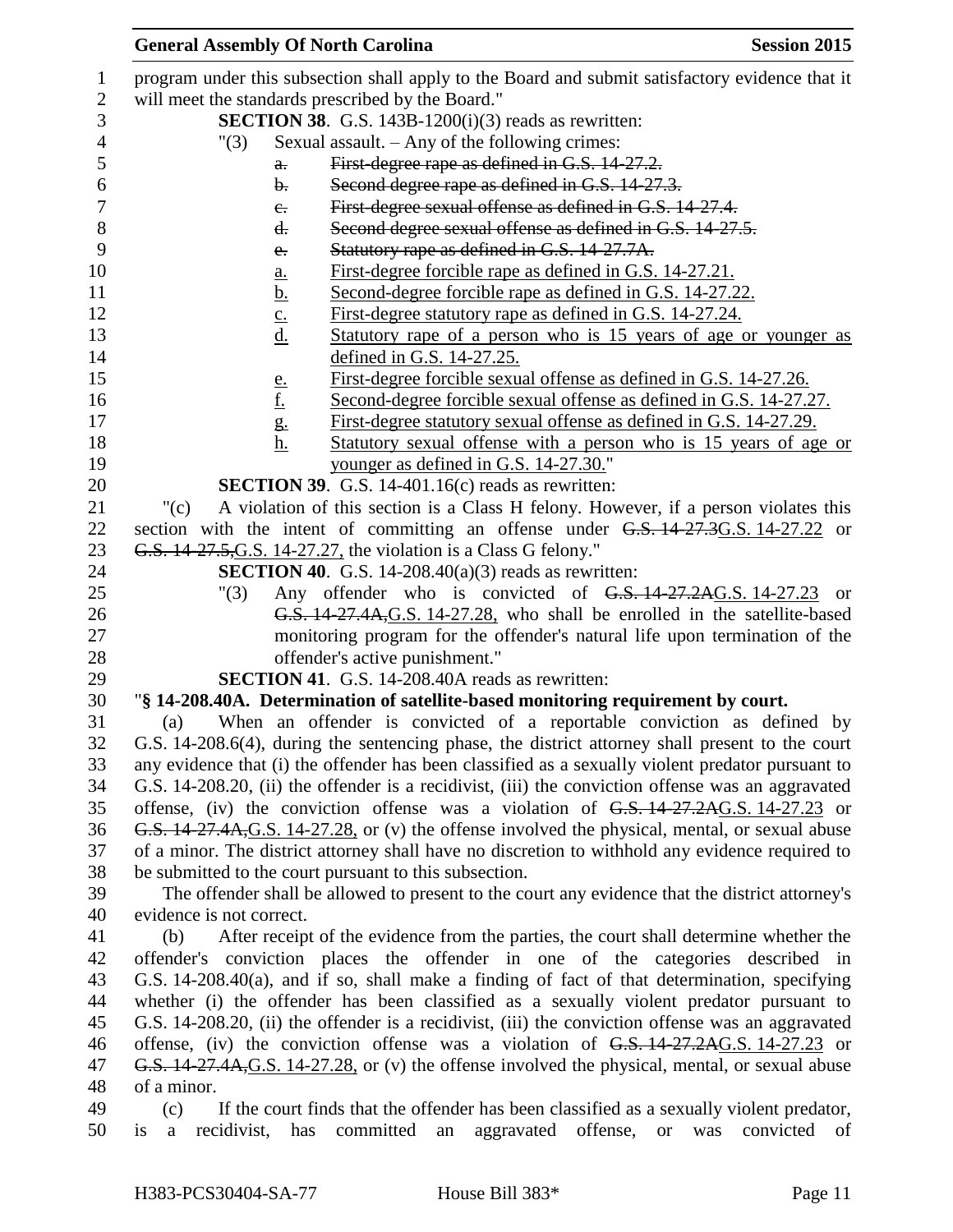| $\mathbf{1}$     | G.S. 14-27.2AG.S. 14-27.23 or G.S. 14-27.4A, G.S. 14-27.28, the court shall order the offender      |
|------------------|-----------------------------------------------------------------------------------------------------|
| $\boldsymbol{2}$ | to enroll in a satellite-based monitoring program for life.                                         |
| 3                | If the court finds that the offender committed an offense that involved the physical,<br>(d)        |
| $\overline{4}$   | mental, or sexual abuse of a minor, that the offense is not an aggravated offense or a violation    |
| 5                | of G.S. 14-27.2AG.S. 14-27.23 or G.S. 14-27.4AG.S. 14-27.28 and the offender is not a               |
| 6                | recidivist, the court shall order that the Division of Adult Correction do a risk assessment of the |
| 7                | offender. The Division of Adult Correction shall have a minimum of 30 days, but not more than       |
| $8\,$            | 60 days, to complete the risk assessment of the offender and report the results to the court.       |
| 9                | Upon receipt of a risk assessment from the Division of Adult Correction pursuant to<br>(e)          |
| 10               | subsection (d) of this section, the court shall determine whether, based on the Division of Adult   |
| 11               | Correction's risk assessment, the offender requires the highest possible level of supervision and   |
| 12               | monitoring. If the court determines that the offender does require the highest possible level of    |
| 13               | supervision and monitoring, the court shall order the offender to enroll in a satellite-based       |
| 14               | monitoring program for a period of time to be specified by the court."                              |
| 15               | <b>SECTION 42.</b> G.S. 14-208.40B(c) reads as rewritten:                                           |
| 16               | At the hearing, the court shall determine if the offender falls into one of the<br>" $(c)$          |
| 17               | categories described in G.S. 14-208.40(a). The court shall hold the hearing and make findings       |
| 18               | of fact pursuant to G.S. 14-208.40A.                                                                |
| 19               | If the court finds that (i) the offender has been classified as a sexually violent predator         |
| 20               | pursuant to G.S. 14-208.20, (ii) the offender is a recidivist, (iii) the conviction offense was an  |
| 21               | offense, or (iv)<br>the<br>conviction<br>offense<br>a<br>aggravated<br>was<br>violation<br>of       |
| 22               | G.S. 14-27.2AG.S. 14-27.23 or G.S. 14-27.4A, G.S. 14-27.4A, the court shall order the offender      |
| 23               | to enroll in satellite-based monitoring for life.                                                   |
| 24               | If the court finds that the offender committed an offense that involved the physical, mental,       |
| 25               | or sexual abuse of a minor, that the offense is not an aggravated offense or a violation of         |
| 26               | G.S. 14 27.2AG.S. 14-27.23 or G.S. 14 27.4A, G.S. 14-27.28, and the offender is not a               |
| 27               | recidivist, the court shall order that the Division of Adult Correction do a risk assessment of the |
| 28               | offender. The Division of Adult Correction shall have a minimum of 30 days, but not more than       |
| 29               | 60 days, to complete the risk assessment of the offender and report the results to the court. The   |
| 30               | Division of Adult Correction may use a risk assessment of the offender done within six months       |
| 31               | of the date of the hearing.                                                                         |
| 32               | Upon receipt of a risk assessment from the Division of Adult Correction, the court shall            |
| 33               | determine whether, based on the Division of Adult Correction's risk assessment, the offender        |
| 34               | requires the highest possible level of supervision and monitoring. If the court determines that     |
| 35               | the offender does require the highest possible level of supervision and monitoring, the court       |
| 36               | shall order the offender to enroll in a satellite-based monitoring program for a period of time to  |
| 37               | be specified by the court."                                                                         |
| 38               | <b>SECTION 43.</b> G.S. 15A-145.5(a)(4) reads as rewritten:                                         |
| 39               | following<br>sex-related<br>"(4)<br>Any of<br>the<br>offenses:<br>stalking<br><b>or</b>             |
| 40               | G.S. 14-27.7A(b), G.S. 14-27.25(b), 14-27.30(b),<br>$14-190.7$ ,<br>$14-190.8$ ,                    |
| 41               | 14-190.9, 14-202, 14-208.11A, 14-208.18, 14-277.3, 14-277.3A, 14-321.1."                            |
| 42               | <b>SECTION 44.</b> G.S. 15A-145.4(5) reads as rewritten:                                            |
| 43               | Any felony offense under the following sex-related or stalking offenses:<br>"(5)                    |
| 44               | G.S. $14-27.7A(b)$ , G.S. $14-27.25(b)$ , $14-27.30(b)$ ,<br>$14-190.7$ ,<br>14-190.8,              |
| 45               | 14-202, 14-208.11A, 14-208.18, 14-277.3, 14-277.3A, 14-321.1."                                      |
| 46               | <b>SECTION 45.</b> G.S. 90-210.25B(b) reads as rewritten:                                           |
| 47               | For purposes of this Article, the term "sexual offense against a minor" means a<br>" $(b)$          |
| 48               | conviction of any of the following offenses: $G.S. 14-27.4A(a)$ (sex offense with a child; adult    |
| 49               | offender), G.S. 14-27.7A (statutory rape or sexual offense of person who is 13, 14, or 15 years     |
| 50               | old where the defendant is at least six years older), G.S. 14-27.23 (statutory rape of a child by   |
| 51               | an adult), G.S. 14-27.25(a) (statutory rape of a person who is 15 years of age or younger where     |
|                  |                                                                                                     |